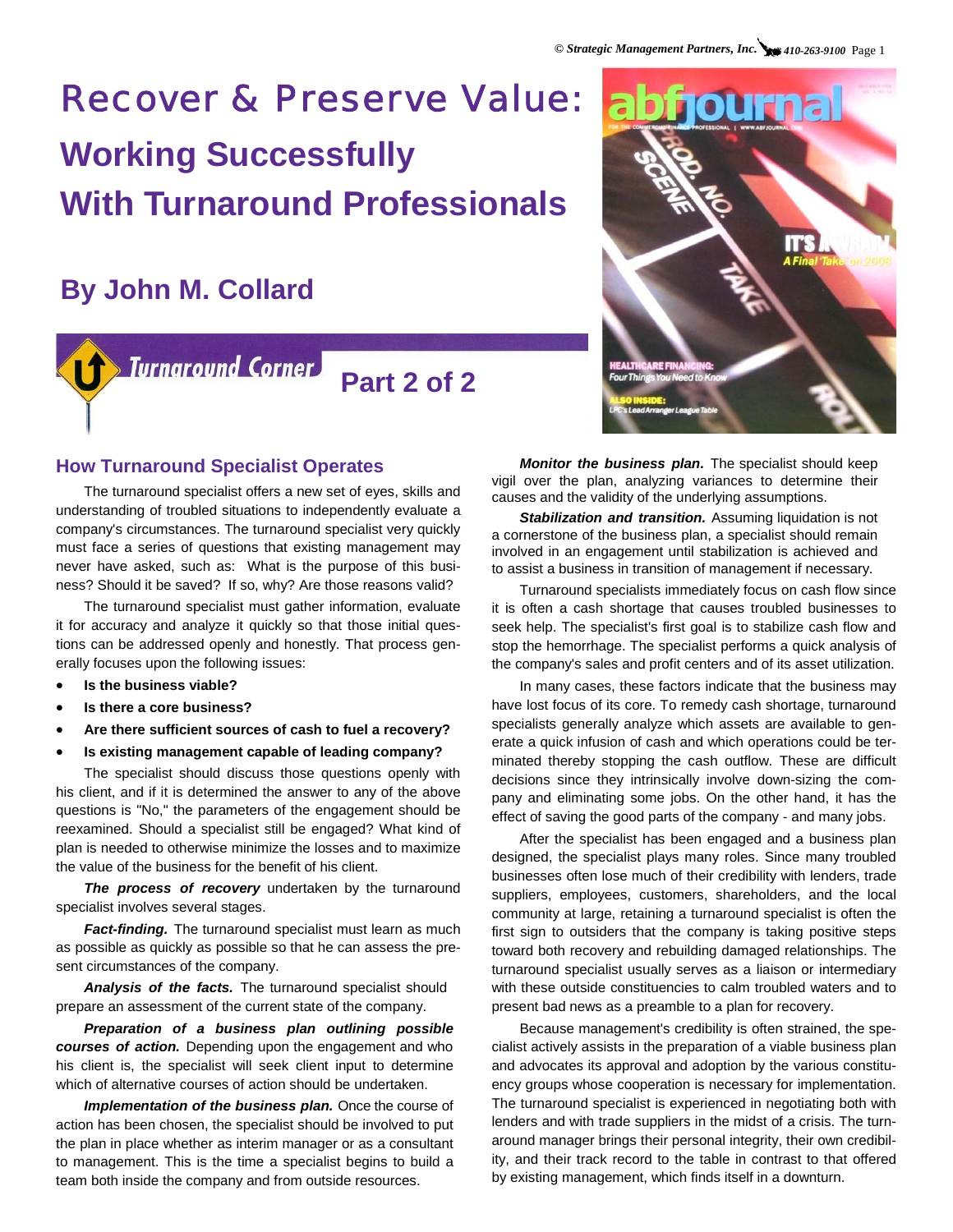The turnaround specialist often directs communication for the troubled company with outsiders and company employees. The job of the turnaround specialist is to determine what is in the best interests of the business objectively, regardless of any other agendas. The turnaround specialist must take into account the objectives of the assignment and approach difficult decisions without the weight of historical expectations on his back.

The effective turnaround specialist is a teacher and knows that it is critical to success that a capable management team with acute awareness of its goals must be left behind. If management is deficient, the turnaround specialist has the very delicate task of communicating that message, identifying appropriate roles for existing managers and facilitating a transition.

Special skills the turnaround specialist may also bring to the engagement include knowledge of sources of *de nova* financing and familiarity of trade relationships necessary to assure the flow of product the company needs to fuel its recovery.

#### **Business Ownership's Resistance to Turnaround Specialists**

Given difficult questions that a troubled business must face, there is often tension between owners, management, employees of the company and the turnaround specialist. One main problem is that businesses in trouble will often postpone action because their own owners no longer can tolerate jarring change and an uncomfortable transition to something new. Despite statistics indicating otherwise, owners and management may generally believe that its particular situation fits within those minority cases in which decline is attributable to uncontrollable external factors.

A variety of misconceptions and myths abound, which make businesses leery about hiring a turnaround specialist.

*The turnaround specialist has "no heart".* He does not care about employees, long-time suppliers or bank with whom the company has been doing business for many years. He is cutting employees and telling creditors that they are not going to be paid. Do not forget that the specialist is goal oriented and recognizes that his job is to make hard decisions. The turnaround specialist is an experienced negotiator with creditors to whom he tells the truth, be it good or bad and relies upon his credibility to build the consensus necessary to build for the future.

*The turnaround specialist does not understand the company's corporate culture.* This is a legitimate observation, but it does not follow that without history on his side, the turnaround specialist is not capable of bringing order out of chaos and adding value to the client. One of the most appealing aspects of a turnaround specialist is that he brings a new set of eyes to a situation as well as an experienced and knowledge base of managing businesses through the turnaround process.

*The company's employees have no loyalty to the turnaround specialist.* Just remember that management, labor and the turnaround specialist have a responsibility to the organization to work together for the common good, and any power struggles will ultimately hurt the company and the turnaround effort.

*The turnaround specialist does not know the client's particular business or industry.* The skill the specialist brings to the table is his management ability, his ability to marshal resources and maximize the value from those diverse resources. If the business requires special expertise, the turnaround specialist should assist in attracting that expertise. Most importantly, these

*© Strategic Management Partners, Inc. 410-263-9100* Page 2 issues should be discussed prior to the engagement.

*The turnaround specialist has a private agenda.* **The** specialist is ultimately interested in purchasing the business, is using the business as a springboard into other ventures, or is there to maximize value to his referral source without regard to the other stakeholders. These issues with particular emphasis on independence should be addressed pre-engagement and potential conflicts should be addressed in an engagement agreement.

*The turnaround specialist will not have to live with his recommendations for change and probably will not even live in the community beyond the period of the engagement.* As a result, the turnaround specialist is not accountable to anyone. In reality, however, the turnaround specialist is motivated to perform the best if the troubled company is used for purposes of future references or if the company reports the results of the engagement to the referral source. The turnaround specialist's credibility and recommendations are the basis upon which lenders and trade suppliers will ultimately rely in deciding whether to offer support – and throw future business his way.

*The turnaround specialist will steal ideas, techniques.*  If the company has proprietary property, it should legally protect itself. Otherwise, engagement agreement should cover points of privacy or proprietary content which the turnaround specialist must leave behind or be restricted through contract provisions similar to non-disclosure and non-compete agreements.

#### **Remember to Be Cautious**

Because the number of successful corporate turnarounds has been steadily increasing during the past few years, the increased visibility of the industry has attracted operators masquerading as qualified turnaround specialists. The expression "Ready, Shoot, Aim," rings all too familiar. Businesses seeking management assistance should be cautious to carefully consider each turnaround candidate.

*Beware of the turnaround specialist who refuses to*  supply references. Since the profession is relatively young, there is limited general knowledge in the marketplace regarding the capabilities and backgrounds of turnaround specialists. Particularly, check with attorneys and CPAs with whom the turnaround specialist has worked and obtain as much specific information regarding the turnaround specialist's actual experience as possible. The TMA has implemented a Certified Turnaround Professional (CTP) designation, which checks professional and client references, and requires CTP to pass a three-part rigorous examination before qualification.

*Like any professional, the competent turnaround specialist will not guarantee results whether it be a recovery, new funds, a renegotiated loan, an equity investor or buyer, or any other guaranteed result.* A guarantee of any result, other than a best effort, is a signal to keep interviewing.

*If the turnaround specialist makes an effort to impress the company with his particularly close relationship with banks, trade suppliers, investor, or any particular resource the business may need, investigate that particular relationship further.* Make sure that the turnaround specialist has adequate independence from other sources so that he can provide the company not only with his undivided attention, but also so that the company can be comfortable that his advice and leadership will be void of any possible conflicts of interest.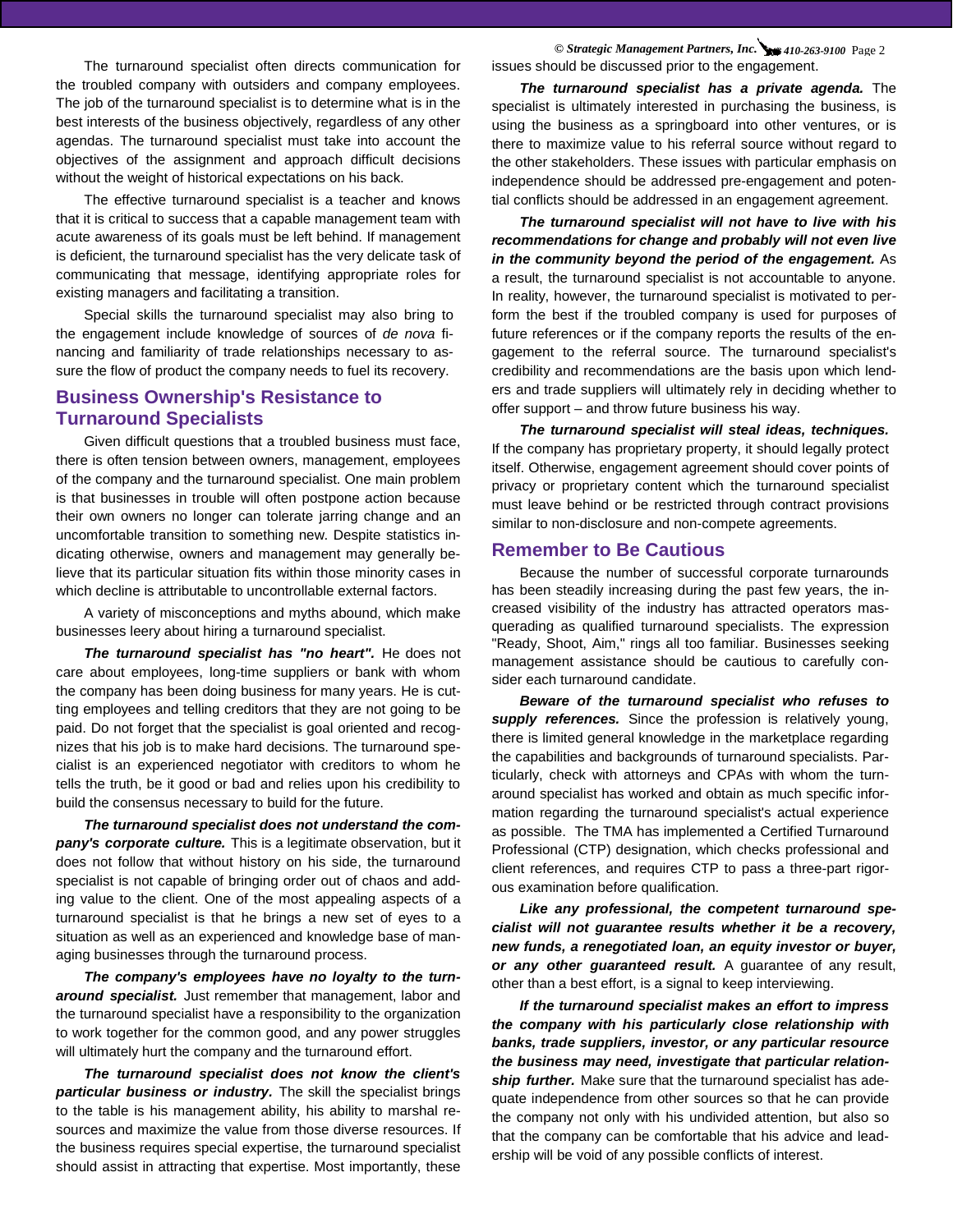*A turnaround specialist who tries to impress the company with a "look how much our firm has grown" sales*  approach is equating quantity with quality. The implication is that the firm has grown because the marketplace recognizes the quality of the work performed.

*The issue of the turnaround specialist taking equity is a double-edged sword.* Some turnaround specialists believe that taking equity or having an opportunity to receive an equity position with a client is a conflict of interest, which could impair their management judgment. Others believe that, as an equity holder, the turnaround specialist not only shares the risk but also must maximize shareholder value, and therefore, benefit all constituents, to receive the full compensation. This is effectively the same theory underlying stock option plans for management in many companies. Regardless of whether equity participation is good or bad, the company and the turnaround specialist should fully discuss equity participation prior to the engagement and define the potential role of equity, if any, in the engagement agreement prior to employment.

*Investigate the turnaround specialist's actual experience.* Ask what portion of this business has actually been in turnaround situations rather than in other executive or consulting capacities. Although the number of turnaround specialists is rather small at this time, try to avoid providing a job in transition for an executive or a training ground for a consultant.

*When discussing fees, provide specifically for what expenses are to be reimbursed and the level of reimbursement generally expected.* Most importantly, do not let it become either a surprise or a source of disagreement. Again, cover as much as possible prior to the engagement in a written engagement contract.

#### **Engagement Agreements**

Always insist upon a written engagement agreement to outline the terms of the engagement. Provisions that should at least be considered include:

- **The purpose of the engagement.**
- **General responsibilities of the turnaround team, the company's management and staff.**
- **Time the specialist will devote to company. (What other commitments must specialist deal with simultanously?)**
- **Specialist's staff.**
- **Company staff.**
- **Specialist's core of professional support for the business (attorneys, accounting firms, etc.).**
- **Terms of any equity opportunities for the specialist (The entire question of the turnaround specialist and equity is one of the more troublesome in this growing profession. It is critical that all parties understand the rules up front. For example: discuss equity kickers, the specialist as an equity participant, finder's fees, etc.).**
- **Term of the engagement (Define the time period of the engagement).**
- **Fee arrangement, terms of performance bonuses, payment schedule.**
- **Project "deliverables" (What the specialist is expected to deliver, even if it is only a best effort. A schedule of anticipated benchmarks where both parties may measure progress and satisfaction with the other.)**

*© Strategic Management Partners, Inc. 410-263-9100* Page 3

- **Fee for acting as a broker in selling the business.**
- **Regular reporting mechanism (to assure communication between the parties.)**
- **Specialist's follow-up responsibilities after the engagement is concluded.**
- **Termination provisions (includes notification periods, for both parties.)**

#### **Turnaround Financing For Financially Distressed Companies**

While most owners of distressed businesses believe that access to more money would solve their company's financial problems, turnaround specialists recognize that the shortage of capital is often only a symptom, rather than the primary problem facing a distressed company. Although sufficient and available financial resources are necessary to implement turnaround plans, a successful turnaround must first attack and solve the business problems which produce the cash crisis.

Financing is an integral part of a troubled company's plan of reorganization. An effective financing plan will stabilize the cash position during crisis, provide necessary capital base to allow the company to return to profitability, and restructure the balance sheet so it can support the company into the future.

*Financing strategies* differ from situation to situation according to the liquidity and viability of the distressed business. Initially, turnaround specialists attempt to maximize the liquidity to provide sufficient time to evaluate the viability of the business. In addition, the turnaround specialist is likely to implement cost reduction plans and attempt to renegotiate the terms and covenants of existing financing arrangements to a level the company can live with during the recovery period.

When necessary, the turnaround-financing plan can involve a recapitalization, or a restructuring of the right side of the balance sheet. This involves changing the relationship between existing financial stakeholders through a combination of debt and equity conversions, exchange offers, stock rights offerings, and the addition of new financial stakeholders. Obviously, the more sever a company's situation is, the more difficult it is to work out an arrangement with existing trade creditors, lenders, equity holders, and the harder it is to attract new stakeholders.

*Turnaround financing specialists* provide financially distressed companies a number of financial resources and expertise to draw upon. Capital resources and the range of services differ widely among lenders, equity investors, and purchasers of securities and claims of distressed companies.

Historically, asset based lenders have been a primary source of loans to distressed businesses. These loans are often made at premium rates while the lender requires an enhanced security position. With the increasing number of Chapter 11 bankruptcies, debtor-in-possession lending departments emerged in many large commercial banks and investment banks. Debtor-in-possession loans are made to a company after it files for bankruptcy protection. To encourage these lenders to undertake the risks, the law provides a super priority status for repayment of their loans.

 Actually, because of this super priority status, some companies must file a bankruptcy case to provide the lender with the level of security it seeks. Ironically, many lenders prefer the control aspect of the bankruptcy process. Without court's pro